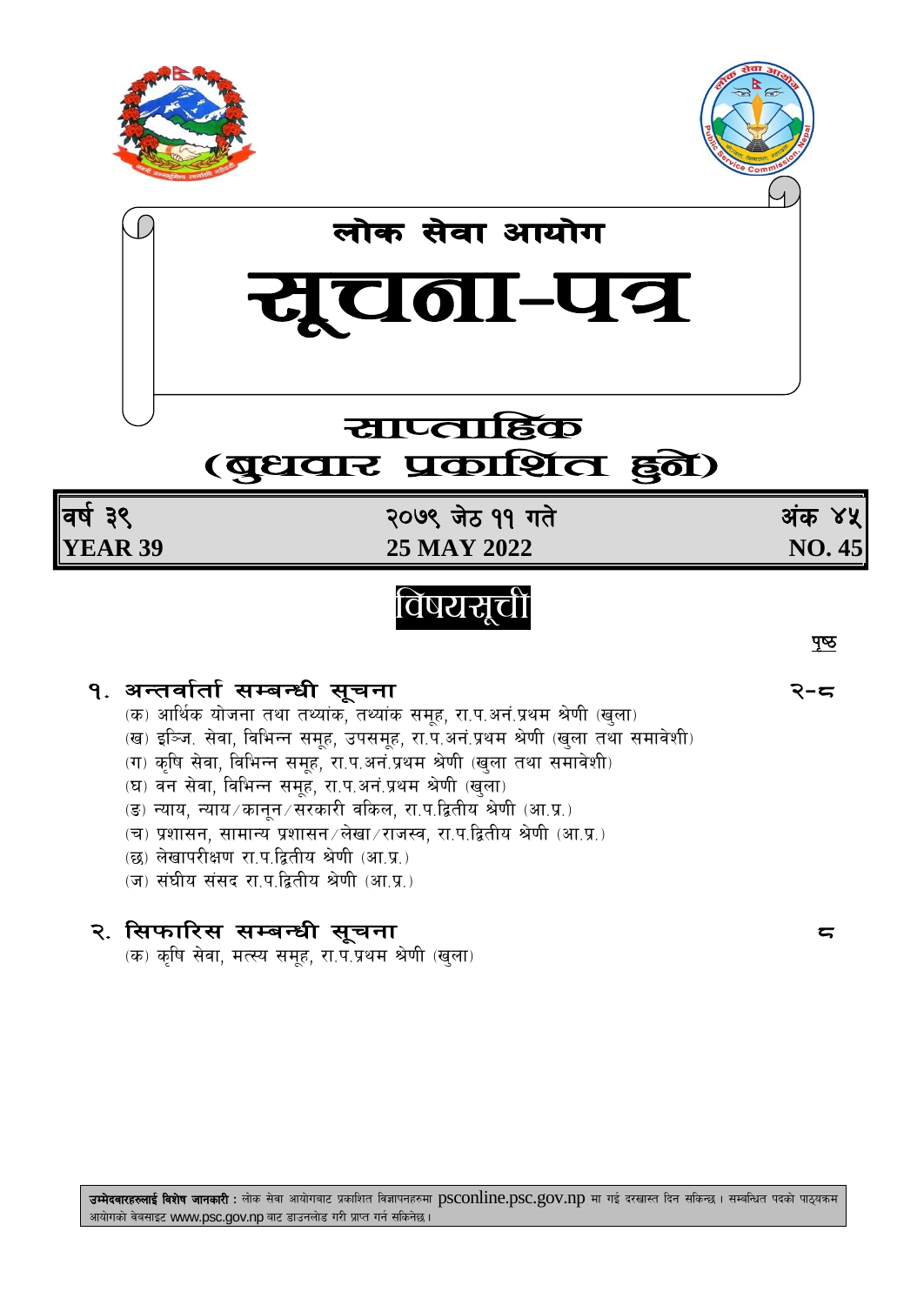(२) लोक सेवा आयोग

## अन्तर्वार्ता सम्बन्धी सूचनाहरु बिखित परीक्षा बर्तिजा प्रकाशन शाखा

.<br>लोक सेवा आयोग, केन्द्रीय कार्यालय, कमलपोखरीको देहायका विज्ञापनमा लिइएको लिखित परीक्षामा सम्मिलित उम्मेदवारहरु मध्ये वर्णानुकमानुसार देहायका रोल नम्बर तथा नाम थर भएका उम्मेदवारहरु उत्तीर्ण भई In Basket Exercise र अन्तर्वार्ताको लागि छनौट भएको व्यहोरा सम्बन्धित सबैको जानकारीको लागि यो सूचना प्रकाशन गरिएको छ । In Basket Exercise र अन्तर्वार्ताको लागि छनौट भएका उम्मेदवारहरुले पासपोर्ट साइजको फोटो २ प्रति, आवश्यक न्यूनतम योग्यता एकीन हुने सम्पूर्ण प्रमाणपत्र तथा अन्य आवश्यक कागजातहरु र दरखास्त फारामको प्रथम र तृतीय पाना २ प्रति भरी यो सूचना प्रकाशन भएको मितिले ७ (सात) दिन भित्र यस आयोगको<br>दरखास्त व्यवस्थापन केन्द्र, अनामनगरमा उक्त प्रमाणपत्रहरुको प्रतिलिपि उम्मेदवार **आवश्यक कागजातको प्रमाणपत्रहरु नपुऱ्याएमा जुनसुकै बखत दरखास्त रद्द हुनेछ ।** छनौट भएका उम्मेदवारहरुले In Basket Exercise दिन आउँदा प्रवेश पत्र र अन्तर्वार्ता दिन आउँदा माथि उल्लेखित सक्कल कांगजात र प्रवेशपत्र लिई १ (एक) घण्टा अगावै आयोगको अन्तर्वार्ता तथा सिफारिस शाखामा अनिवार्य उपस्थित हनुपर्नेछ। In Basket Exercise र अन्तर्वार्ताका दिन सार्वजनिक विदा पर्न गएमा पनि उक्त कार्यक्रम यथावत् सञ्चालन हुनेछ । सूचना नं. ९१८/०७८-७९ सेवा, समूह, उपसमूह :- न्याय, न्याय पद :- उपसचिव वा सो सरह श्रेणी/तह :- रा.प.द्वितीय

लिखित परीक्षा सञ्चालन मिति :- २०७८/१०/११ र १२ गते लिखित नतिजा प्रकाशन मिति :- २०७९/२/३

| विज्ञापन नं. (०७८/७९) |        |         | किसिम               | माग पद सख्या |         | लि.प.मा सम्मिलित संख्या |       | अन्तर्वार्ताको लागि छनौट भएको संख्या |              |  |
|-----------------------|--------|---------|---------------------|--------------|---------|-------------------------|-------|--------------------------------------|--------------|--|
| १६६६१                 |        |         | आ.प्र               |              |         | १०९                     |       |                                      |              |  |
|                       | ब.क.न. | रोल नं. | नाम. थर             | ब.क.न        | रोल नं. | थर<br>नाम.              | व.क.न | रोलनं                                | थर<br>नाम.   |  |
|                       |        | ८೮೦೦೮ಸ  | गापालबहादुर भट्टराई |              | ⊂ಅ೦೦ಅ3  | ठाकरप्रसाद बस्ताकोटी    |       | $50000$ ಸ                            | लिलाधर सवेदी |  |
|                       |        | ದಅ೦೦ಅ೦  | शिव वाग्ले          |              | F50097  | सरेन्द्र पाण्डे         |       |                                      |              |  |

#### द्वितीय र तृतीय चरणको कार्यक्रम हुने मिति समय र स्थान:

द्वितीय चरण (In Basket Exercise) : २०७९।२१९६ गते दिनको ११:३० बजे। अन्तर्वार्ता हुने मिति र समय : २०७९।२।२४ गते दिनको १०:३० बजे ।

**स्थान** : लोक सेवा आयोग, केन्द्रीय कार्यालय, अनामनगर । स्थान : लोक सेवा आयोग, केन्द्रीय कार्यालय, कमलपोखरी ।

नतिजा प्रकाशन गर्ने कार्यालय :- लोक सेवा आयोग, केन्द्रीय कार्यालय।

नतिजा प्रकाशन गर्ने कार्यालय :- लोक सेवा आयोग, केन्द्रीय कार्यालय।

श्रेणी/**तह:-** रा.प.द्वितीय

श्रे**णी / तह: -** रा.प.द्वितीय

नतिजा प्रकाशन गर्ने कार्यालय :- लोक सेवा आयोग, केन्द्रीय कार्यालय।

सूचना नं. ९१९/०७८-७९

श्रेणी/तह :- रा.प.द्वितीय सेवा, समूह, उपसमूह :- न्याय, कानून पद :- उपसचिव वा सो सरह लिखित परीक्षा सञ्चालन मिति :- २०७८/१०/११ र १३ गते नतिजा प्रकाशन गर्ने कार्यालय :- लोक सेवा आयोग, केन्द्रीय कार्यालय। **लिखित नतिजा प्रकाशन मिति :- २०७९/२/३** 

| विज्ञापन नं. (०७८/७९) |       |        | किरिाम              | माग पद संख्या |          | लि.प.मा सम्मिलित संख्या |        | अन्तर्वार्ताको लागि छनौट भएको संख्या |            |
|-----------------------|-------|--------|---------------------|---------------|----------|-------------------------|--------|--------------------------------------|------------|
| १६६६२                 |       |        | आ.प्र.              |               |          | ওሃ                      |        |                                      |            |
|                       | ब.क.न | रोल न. | नाम थर              | व.क.न         | रोल नं.  | थर<br>नाम.              | व कर्न | रोल नं                               | नाम.<br>थर |
|                       |       | द७००३३ | अनशील सापकोटा       |               | ದಿರಿಂಳಿಸ | अर्जन भसाल              |        | 500058                               | उत्तम गोतम |
|                       |       | F50097 | गापालबहादुर भट्टराई |               | 50009    | लिलाधर सवेदी            |        | ⊄ಅ೦೦3⊻                               | शिव वाग्ले |

सूचना नं. ९२०/०७८-७९

**पद :-** उपसचिव वा सो सरह

पद :- उपसचिव वा सो सरह

#### द्वितीय र तृतीय चरणको कार्यक्रम हुने मिति समय र स्थान:

**स्थान** : लोक सेवा आयोग, केन्द्रीय कार्यालय, अनामनगर । द्वितीय चरण (In Basket Exercise) : २०७९/२/१७ गते दिनको ११:३० बजे। अन्तर्वार्ता हुने मिति र समय : २०७९।२।२४ गते दिनको २:०० बजे । स्थान : लोक सेवा आयोग, केन्द्रीय कार्यालय, कमलपोखरी ।

#### सेवा, समूह, उपसमूह :- न्याय, सरकारी वकिल

लिखित परीक्षा सञ्चालन मिति :- २०७८/१०/११ र १४ गते लिखित नतिजा प्रकाशन मिति :- २०७९/२/३

| किसिम<br>विज्ञापन नं. (০७८ ⁄ ७९) |           |                    | माग पद संख्या |         | लि.प.मा सम्मिलित संख्या |        | अन्तर्वार्ताको लागि छनौट भएको संख्या |                       |
|----------------------------------|-----------|--------------------|---------------|---------|-------------------------|--------|--------------------------------------|-----------------------|
| १६६६३                            |           | आ.प्र.             |               |         | द२                      |        | ς                                    |                       |
| ब.क.नं                           | रोल नं.   | नाम. थर            | ब.क.नं.       | रोल नं. | नाम. थर                 | ब.क.न. | रोल नं.                              | नाम, थर               |
|                                  | 590088    | कर्मासिंह लामा     |               | द७००२द  | गोपालबहादुर भट्टराई     |        | द७००२९                               | ठाकुरप्रसाद बस्ताकोटी |
|                                  | द७००३द    | निरन्जनवाव पाण्डेय |               | ದಅಂಂಳ   | राजन खनाल               |        | द७००१३                               | लिलाधर सुवेदी         |
| ও                                | द७००द्रप् | विवेककुमार वराल    | ζ             | द७००३२  | शिव वाग्ले              |        |                                      |                       |

### द्वितीय र ततीय चरणको कार्यक्रम हुने मिति, समय र स्थान:

द्वितीय चरण (In Basket Exercise) : २०७९।२११ = गते दिनको ११:३० बजे।

स्थान : लोक सेवा आयोग, केन्द्रीय कार्यालय, अनामनगर । अन्तर्वार्ता हुने मिति र समय : **स्थान :** लोक सेवा आयोग, केन्द्रीय कार्यालय, कमलपोखरी । ब. क. नं. मिति समय ब. क. नं. मिति समय २०७९/२/२४ गते दिनको २:०० बजे २०७९/२/२५ गते दिनको १०:३० बजे  $9 - 8$ ५-८

#### सूचना नं. ९२१/०७८-७९

सेवा, समूह, उपसमूह :- प्रशासन, सामान्य प्रशासन लिखित परीक्षा सञ्चालन मिति :- २०७८/१०/११ र १५ गते लिखित नतिजा प्रकाशन मिति :- २०७९/२/३

| विज्ञापन नं. (०७८ ⁄ ७९) |         | किसिम              | माग पद संख्या |         | लि.प.मा सम्मिलित संख्या |        | अन्तर्वार्ताको लागि छनौट भएको संख्या |               |
|-------------------------|---------|--------------------|---------------|---------|-------------------------|--------|--------------------------------------|---------------|
| १६६६४                   |         | आ.प्र.             | 9 کا          |         | 9993                    |        | ನಿ                                   |               |
| ब.क.नं                  | रोल नं. | नाम. थर            | ब.क.न.        | रोल नं. | नाम. थर                 | ब.क.न. | रोल नं                               | नाम. थर       |
|                         | द७१२९५  | अजय बर्ताला        |               | ⊂ປ%າໃຊ  | अभिराज डाँगी            |        | 599838                               | अर्जन राई     |
|                         | द७०७७६  | अर्जुन सेन ओली     |               | द७०५६३  | एकदेव खनाल              |        | द७१२द९                               | केशव रघवंशी   |
| ও                       | द७१६९६  | गोविन्दप्रसाद गौतम | ζ             | द७१२४९  | जनक थापा                |        | द७०६३२                               | नवराज अधिकारी |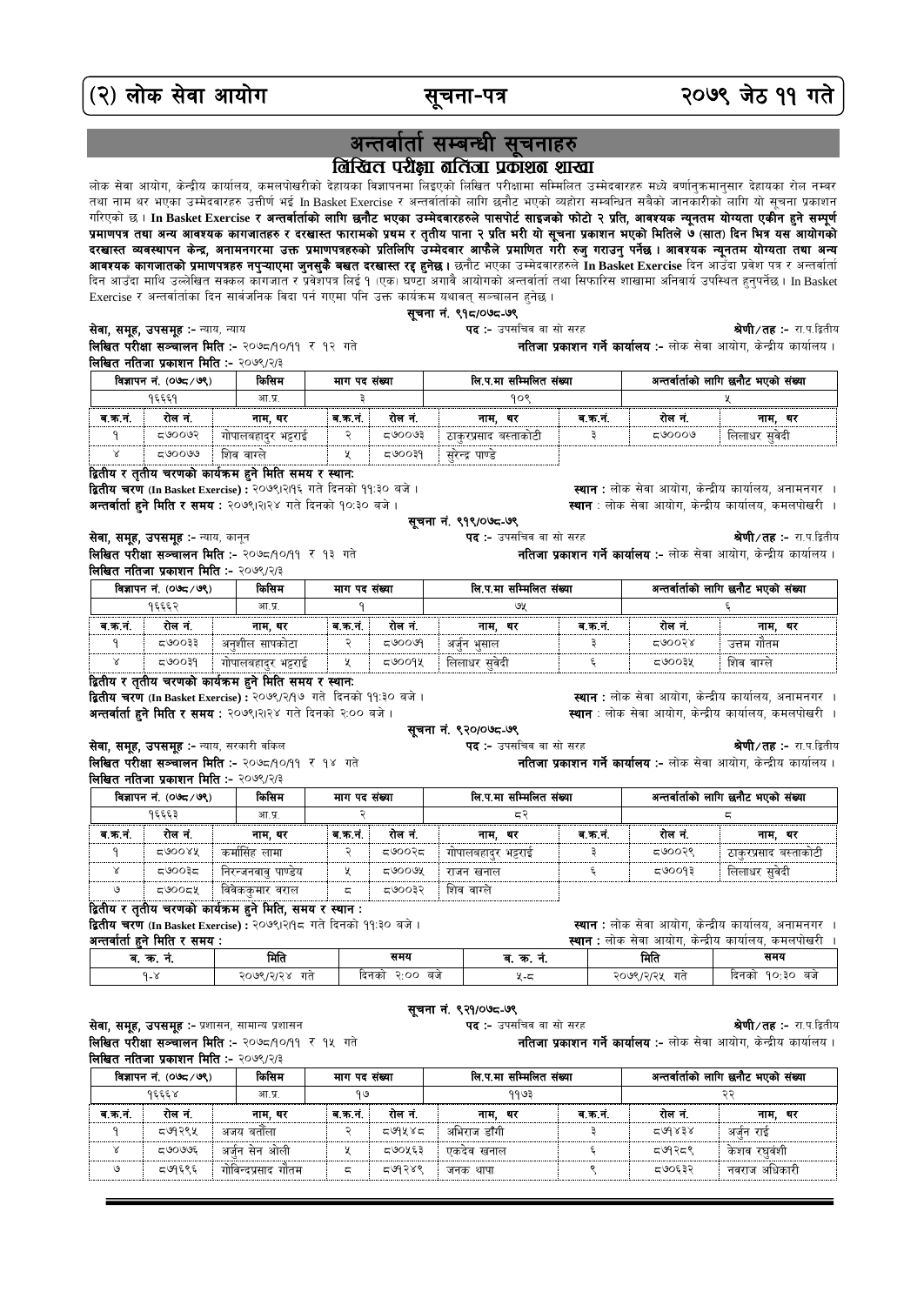## २०७९ जेठ ११ गते

### सूचना-पत्र

## लोक सेवा आयोग (३)

| 90 | ≂७१७७२   | नवराज पोडेल                 | 99  | द७०९९९  | नवराज पाड्याल    | ۹5 | द७१द६१    | भिमबहादुर बुढा     |
|----|----------|-----------------------------|-----|---------|------------------|----|-----------|--------------------|
| ۹₹ | द७१०२०   | भीमप्रकाश देवकोटा           | 9 S | ट७१६७२  | रामप्रसाद आचार्य | ٩X | ⊂ ಅಂ9⊂ ಕಿ | रोशन अयोल          |
| ۹६ | 590590   | लेखनाथ रेग्मी               | १७  | द ७१३३९ | विनोद कँवर       | ۹द | ದ ಅಂಅಸ ದ  | विमला रोका श्रेष्ठ |
| 98 | ದ ೨೮೦೮ ದ | <sup>.</sup> अधिकारी<br>समन | २०  | द७१३२३  | समन धिताल        | PÇ | ದಅಂಅಂಇ    | सवास पोडेल         |
| ວວ | द७१५६९   | होमनाथ काफ्ले               |     |         |                  |    |           |                    |

#### द्वितीय र तृतीय चरणको कार्यक्रम हुने मिति समय र स्थान :

द्वितीय चरण (In Basket Exercise) : २०७९/२/१९ गते दिनको ११:३० बजे। أبالمماجا فلف

**स्थान** : लोक सेवा आयोग, केन्द्रीय कार्यालय, अनामनगर ।

| अन्तवाता हन ।मात र समय : |                 |                    | स्थान : लाक सवा आयाग, कन्द्राय कायालय, कमलपाखरा । |                 |                   |  |  |
|--------------------------|-----------------|--------------------|---------------------------------------------------|-----------------|-------------------|--|--|
| ब. क.<br>٦.              | मिति            | समय                | ब. क. न.                                          | मिति            | समय               |  |  |
| $9 - 8$                  | २०७९/२/२५<br>गत | १०:३० बजे<br>दिनका | ५-१२                                              | २०७९/२/२५<br>गत | २:०० बजे<br>दिनको |  |  |
| १३-२२                    | २०७९/२/२६ गते   | १०∶३० बजे<br>दिनकी |                                                   |                 |                   |  |  |

श्रेणी/तह :- रा.प.द्वितीय

#### सूचना नं. ९२६/०७८-७९

**पद :-** उपसचिव वा सो सरह नतिजा प्रकाशन गर्ने कार्यालय :- लोक सेवा आयोग, केन्द्रीय कार्यालय।

सेवा, समूह, उपसमूह :- प्रशासन, लेखा लिखित परीक्षा सञ्चालन मिति :- २०७८/१०/११ र १६ गते लिखित नतिजा प्रकाशन मिति :- २०७९/२/४

| विज्ञापन नं. (੦७८ ⁄ ७९) |         | किसिम             | माग पद संख्या |         | लि.प.मा सम्मिलित संख्या |         | अन्तर्वार्ताको लागि छनौट भएको संख्या |                    |
|-------------------------|---------|-------------------|---------------|---------|-------------------------|---------|--------------------------------------|--------------------|
| १६६६५                   |         | आ.प्र.            |               |         | ५२८                     |         | १७                                   |                    |
| ब.क.न.                  | रोल नं. | नाम. थर           | ब.क.नं.       | रोल नं. | नाम. थर                 | ब.क.नं. | रोल नं.                              | नाम, थर            |
|                         | 588002  | अजय बर्ताला       | ≎             | द७०२५१  | कमल लामिछाने            |         | ≂७০৩৭৩                               | गोविन्दप्रसाद गौतम |
| $\times$                | 500808  | घनश्याम भुसाल     | X             | 590854  | नमुना कार्की दाहाल      |         | 588.85                               | नरेन्द्र सन्याल    |
| ও                       | द७०३०३  | नवराज पौड्याल     | ζ             | द७०७९३  | भीमप्रकाश देवकोटा       | ۰       | द७०२५०                               | रुक्मागत अर्याल    |
| 90                      | द७०३३१  | रुपेशजंग थापामगर  | ۹۹            | द७०४२६  | रेजिना कोइराला          | १२      | द७०६५३                               | लेखनाथ रेग्मी      |
| ۹₹                      | द७०४५६  | शिवप्रसाद पौडेल   | 9 S           | द७०५द९  | श्रीचन्द्र खतिवडा       | ٩X      | द७०६६६                               | सुरेन्द्र पाण्डे   |
| ۹६                      | C09000  | सवास पौडेल        | १७            | द७०५२९  | होमनाथ काफ्ले           |         |                                      |                    |
|                         |         | $0.0 - 0.0 - 0.0$ |               |         |                         |         |                                      |                    |

द्वितीय र तृतीय चरणको कार्यक्रम हुने मिति समय र स्थान : द्वितीय चरण (In Basket Exercise) : २०७९/२/२० गते दिनको ११:३० बजे।

अन्तर्वार्ता हुने मिति र समय :

सेवा, समूह, उपसमूह :- प्रशासन, राजस्व

**स्थान :** लोक सेवा आयोग, केन्द्रीय कार्यालय, अनामनगर । **स्थान :** लोक सेवा आयोग, केन्द्रीय कार्यालय, कमलपोखरी ।

**स्थान** : लोक सेवा आयोग, केन्द्रीय कार्यालय, अनामनगर ।

नतिजा प्रकाशन गर्ने कार्यालय :- लोक सेवा आयोग, केन्द्रीय कार्यालय।

| __________<br>.<br>______ |                          |                           |          |                  |                     |  |  |  |  |
|---------------------------|--------------------------|---------------------------|----------|------------------|---------------------|--|--|--|--|
| ч.<br>ч.                  | मिति                     | समय                       | м.<br>ч. | मिति             | समय                 |  |  |  |  |
| QQQ                       | २०७९ ।२।२७<br>$-$<br>-Hr | 90.30<br>बज<br>दिनको<br>- | 92.99    | २०७९ ।२।२७<br>गत | 3.00<br>बज<br>दिनका |  |  |  |  |
| __                        |                          |                           |          |                  |                     |  |  |  |  |

#### सूचना नं. ९२३/०७८-७९ **पद :-** उपसचिव वा सो सरह

#### श्रेणी / तह :- रा.प.द्वितीय

श्रे**णी ⁄ तह :-** रा.प.द्वितीय

नतिजा प्रकाशन गर्ने कार्यालय :- लोक सेवा आयोग, केन्द्रीय कार्यालय।

लिखित परीक्षा सञ्चालन मिति :- २०७८/१०/११ र १७ गते लिखित नतिजा प्रकाशन मिति :- २०७९/२/३

| विज्ञापन नं. (०७८⁄ ७९) |         | किसिम             | माग पद संख्या  |         | लि.प.मा सम्मिलित संख्या |         | अन्तर्वार्ताको लागि छनौट भएको संख्या |                   |
|------------------------|---------|-------------------|----------------|---------|-------------------------|---------|--------------------------------------|-------------------|
|                        | १६६६६   | आ.प्र.            |                |         | ७२३                     |         | २२                                   |                   |
| ब.क.नं.                | रोल नं. | नाम, थर           | ब.क.न.         | रोल नं. | नाम, थर                 | ब.क.नं. | रोल नं.                              | नाम, थर           |
| $\mathsf{P}$           | 590498  | अभयकमार गप्ता     | ্              | द७०९३९  | अर्जन शर्मा             |         | द७०९६१                               | एकदेव खनाल        |
| Χ                      | 500003  | कमल लामिछाने      | X              | द७१०५४  | गोविन्दप्रसाद गौतम      |         | द७०६२४                               | जनक थापा          |
| ৩                      | द७०७११  | नमना कार्की दाहाल | $\overline{a}$ | द७०६६९  | नरेन्द्र सन्याल         | ۰       | द७०९१५                               | नवराज अधिकारी     |
| 90                     | 590850  | नवराज पौड्याल     | ۹۹             | द७०६१७  | भीमप्रसाद काफ्ले        | १२      | द७०४९६                               | भीमप्रकाश देवकोटा |
| ۹₹                     | द७१००२  | रामप्रसाद आचार्य  | $\delta$       | 500099  | लिलाधर सुवेदी           | ٩X      | द७०९२४                               | लेखनाथ रेग्मी     |
| ۹६                     | द७०६५५  | श्रीचन्द्र खतिवडा | १७             | द७०३२४  | समन अधिकारी             | ۹ξ      | द७०९४९                               | सरेन्द्र पाण्डे   |
| १९                     | द७०२४९  | सुवास पौडेल       | २०             | द७०५२५  | सुष्मा महता के.सी.      | २१      | द७०७६९                               | होमनाथ काफ्ले     |
| ২২                     | द७०१६४  | ज्ञानहरी पन्थी    |                |         |                         |         |                                      |                   |

### द्वितीय र तृतीय चरणको कार्यक्रम हुने मिति समय र स्थान :

द्वितीय चरण (In Basket Exercise) : २०७९/२/२१ गते दिनको ११:३० बजे।

 $\overline{P}$ 

#### <u>अन्तर्वार्ता हुने मिति र समय :</u>

|       |      | <b>स्थान :</b> लोक सेवा आयोग, केन्द्रीय कार्यालय, कमलपोखरी |
|-------|------|------------------------------------------------------------|
| ब क्र | मिति |                                                            |

| જ્વર.<br>ч.<br>٦. | ामात            | जनन                   | ч.<br>ு.<br> | ામાત           | प्रमण                |
|-------------------|-----------------|-----------------------|--------------|----------------|----------------------|
| $9 - ?$           | २०७९/२/२७<br>गत | 5.00<br>बर्ज<br>दिनका | 8-97         | 7098/3/3<br>गत | 90:30<br>बज<br>दिनका |
| ດເກດ<br>' ہے ہے ، | २०७९/३/३<br>गत  | 5.00<br>बज<br>दिनका   |              |                |                      |

#### सूचना नं. ९२४/०७८-७९ पद :- उपसचिव वा सो सरह

सेवा, समूह, उपसमूह :- लेखापरीक्षण

लिखित परीक्षा सञ्चालन मिति :- २०७८/१०/११ र १८ गते **लिखित नतिजा प्रकाशन मिति :- २०७९/२/३** 

|                                  |        | $\mathbf{1} \cdot \mathbf{1} \cdot \mathbf{3} \cdot \mathbf{1} \cdot \mathbf{1} \cdot \mathbf{1} \cdot \mathbf{1} \cdot \mathbf{1} \cdot \mathbf{1} \cdot \mathbf{1} \cdot \mathbf{1} \cdot \mathbf{1} \cdot \mathbf{1} \cdot \mathbf{1} \cdot \mathbf{1} \cdot \mathbf{1} \cdot \mathbf{1} \cdot \mathbf{1} \cdot \mathbf{1} \cdot \mathbf{1} \cdot \mathbf{1} \cdot \mathbf{1} \cdot \mathbf{1} \cdot \mathbf{1} \cdot \mathbf{1} \cdot \mathbf{1} \cdot \mathbf{1} \cdot \mathbf{$ |               |        |                         |        |                                      |                   |  |
|----------------------------------|--------|---------------------------------------------------------------------------------------------------------------------------------------------------------------------------------------------------------------------------------------------------------------------------------------------------------------------------------------------------------------------------------------------------------------------------------------------------------------------------------------|---------------|--------|-------------------------|--------|--------------------------------------|-------------------|--|
| किसिम<br>विज्ञापन नं. (०७८ ⁄ ७९) |        |                                                                                                                                                                                                                                                                                                                                                                                                                                                                                       | माग पद संख्या |        | लि.प.मा सम्मिलित संख्या |        | अन्तर्वार्ताको लागि छनौट भएको संख्या |                   |  |
| १६६६७<br>आ.प्र                   |        |                                                                                                                                                                                                                                                                                                                                                                                                                                                                                       |               |        |                         |        |                                      |                   |  |
| ब.क.न                            | राल न. | नाम. थर                                                                                                                                                                                                                                                                                                                                                                                                                                                                               | व कर्न        | रोल न. | थर<br>नाम.              | व.क.न. | रोल न                                | थर<br>नाम.        |  |
|                                  | 50009  | अभिराज डाँगी                                                                                                                                                                                                                                                                                                                                                                                                                                                                          |               | 500998 | कमलराज अयोल             |        | 50000x                               | जितेन्द्र श्रेष्ठ |  |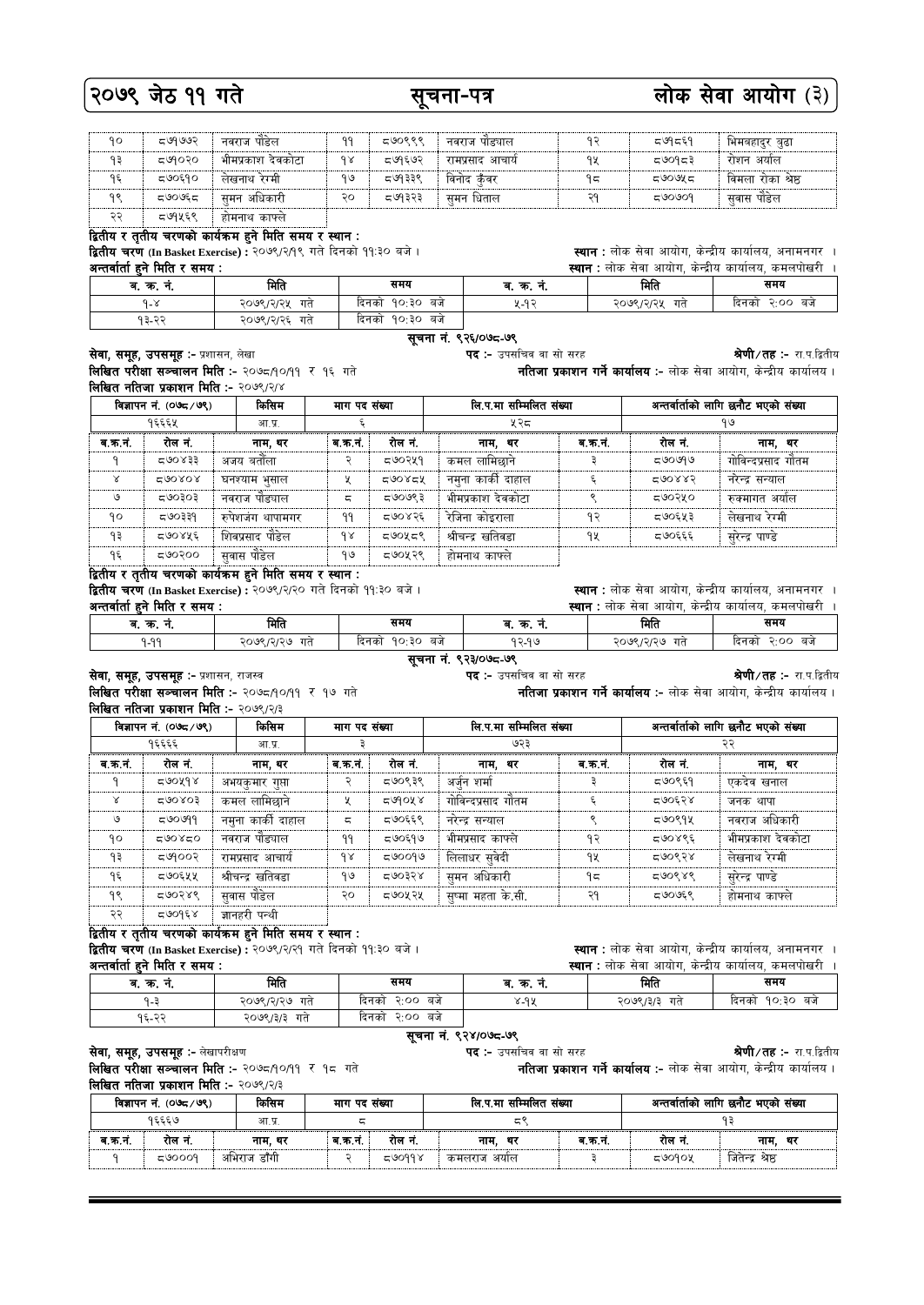## (४) लोक सेवा आयोग

|    | 500050  | तिलकप्रसाद सापकोटा |     | ८७००५९         | प्रकाश खनाल        |    | ದ೪೦೦೯ದ | प्रकाश पंडिल    |  |
|----|---------|--------------------|-----|----------------|--------------------|----|--------|-----------------|--|
| ७  | 580983  | मकन्द घिमिरे       | ದ   | द७०१४०         | योग्यप्रसाद राई    |    | द७००६९ | रमेश सवेदी      |  |
| ٩ο | द ७०१३६ | रामकमार शर्मा      | 99  | <b>द७</b> ०००६ | रामचन्द्र आझा      | ۹D | 500458 | समन धिताल       |  |
| ۹३ | द७०१२७  | सशीलराज खनाल       | 9 X | द७०५द९         | श्रीचन्द्र खोतेवडा | ٩¥ | द७०६६६ | सरेन्द्र पाण्डे |  |
|    |         | $ -$ 0.0           |     |                |                    |    |        |                 |  |

सुचना-पत्र

द्वितीय र तृतीय चरणको कार्यक्रम हुने मिति, समय र स्थान् :

द्वितीय चरण (In Basket Exercise) : २०७९/२/२२ गते दिनको ११:३० बजे।

<u>अन्तर्वार्ता हु</u>ने मिति र समय :

**स्थान :** लोक सेवा आयोग, केन्द्रीय कार्यालय, अनामनगर ।

**स्थान** : लोक सेवा आयोग, केन्द्रीय कार्यालय, अनामनगर ।

स्थान : लोक सेवा आयोग, केन्द्रीय कार्यालय, कमलपोखरी ।

**स्थान :** लोक सेवा आयोग, केन्द्रीय कार्यालय, कमलपोखरी  $\overline{1}$ <u>ब. क. नं.</u> समय म्रिति समय मिति ब. क. नं. दिनको २∙०० बजे दिनको १०∙३० बजे  $9 - 3$ २०७९/३/३ गते  $x - 97$ २०७९/३/६ गते

सूचना नं. ९२५/०७८-७९ **पद :-** उपसचिव वा सो सरह

श्रेणी/तह :- रा.प.द्वितीय नतिजा प्रकाशन गर्ने कार्यालय :- लोक सेवा आयोग, केन्द्रीय कार्यालय।

लिखित परीक्षा सञ्चालन मिति :- २०७८/१०/११ र १९ गते

|                                  |        | लिखित नतिजा प्रकाशन मिति :- २०७९/२/३ |        |                         |             |                                      |  |
|----------------------------------|--------|--------------------------------------|--------|-------------------------|-------------|--------------------------------------|--|
| किसिम<br>विज्ञापन नं. (০७८ ∕ ७९) |        | माग पद संख्या                        |        | लि.प.मा सम्मिलित संख्या |             | अन्तर्वार्ताको लागि छनौट भएको संख्या |  |
| १६६६८<br>आ.प्र.                  |        |                                      |        |                         |             |                                      |  |
| ब.क.न.                           | रोल न. | नाम. थर                              | ब.क.न. | राल न.                  | नाम. थर     |                                      |  |
|                                  | ८೦೦೦೮  | गोविन्दप्रसाद गौतम                   |        | ದ\ಿ೦೦೦೯                 | विकाश वोहरा |                                      |  |

#### द्वितीय र तृतीय चरणको कार्यक्रम हुने मिति, समय र स्थान:

सेवा, समूह, उपसमूह :- संघीय संसद, सामान्य प्रशासन

द्वितीय चरण (In Basket Exercise) : २०७९/२/२३ गते दिनको ११:३० बजे ।

अन्तर्वार्ता हुने मिति र समय : २०७९/३/७ गते दिनको १०:३० बजे ।

### अन्तर्वातो सम्बन्धी सूचनाहरु

लोक सेवा आयोगको तपसिलमा उल्लेखित विज्ञापन नम्बर, सेवा, समूह, उपसमूह, श्रेणी ∕तह र पदको लिखित परीक्षामा सम्मिलित भएका उमेदवारहरुमध्ये वर्णानुकमानुसार देहायका रोल नं. तथा नाम, थर भएका उम्मेदवारहरु अन्तर्वार्ताको लागि छनौट भएको हुँदा सम्बन्धित सबैको जानकारीको लागि यो सूचना प्रकाशित गरिएको छ।

छनौट भएका उम्मेदवारहरुले पासपोर्ट साइजको फोटो २ प्रति, प्रमाणपत्रका सकल सहित नकल २/२ प्रति, दरखास्त फारामको प्रथम पाना २ प्रति र तृतीय पाना २ प्रति<br>भरी प्रवेशपत्र लिई तोकिएको अन्तर्वार्ताको दिन् १ (एक) घण्टा अगावै उपस्थित पर्न गएमा उक्त कार्यक्रम यथावत् सञ्चालन हनेछ ।

### लोक रोवा आयोग, बुटवल कार्यालय

सूचना नं. ९४१/०७८-७९

**पद :-** सब इञ्जिनियर

सेवा, समूह, उपसमूह :-इञ्जि., सिभिल, जनरल लिखित परीक्षा सञ्चालन मिति :- २०७८/५/१९ गते

लिखित नतिजा प्रकाशन मिति :-२०७९/२/७ विज्ञापन नं. (०७७-७८) किसिम लि.प.मा सम्मिलित संख्या अन्तर्वार्ताको लागि छनौट भएको संख्या माग पद संख्या 93909 खला в १२६ १३९०२ आ ज रोल नं. ब.क.नं. रोल न. नाम, थर छनौट भएको समूह ब.क.नं. छनौट भएको समूह नाम, थर अरुणकुमार चौधरी ६१०२३९ आ ज  $690090$ आ ज  $\mathsf{P}$ २ Ę कृष्णकुमार साह ूँ  $590229$ विपिन पाटा  $690908$ आ ज खुला सन्तोष न्यौपाने सरेन्द्रकमार दास ६१००८२ खला ę ६१०१४५ खला

**अन्तर्वार्ता हुने मिति, समय:** २०७९ ⁄ ३ ⁄६ गते दिनको १०:३० बजे ।

सेवा, समूह, उपसमूह :-इञ्जि., सिभिल, हाइड्रोलोजी लिखित परीक्षा सञ्चालन मिति :- २०७८/५/१९ गते लिखित नतिजा प्रकाशन मिति :-२०७९/२/७

|        | विज्ञापन नं. (०७७/७८) | किसिम                                                              | माग पद संख्या |        | लि.प.मा सम्मिलित संख्या             |        |         | अन्तर्वार्ताको लागि छनौट भएको संख्या        |  |
|--------|-----------------------|--------------------------------------------------------------------|---------------|--------|-------------------------------------|--------|---------|---------------------------------------------|--|
|        | १३९०३<br>खला          |                                                                    |               |        | १२६                                 |        |         |                                             |  |
| ब.क.नं | रोल नं.               | नाम. थर                                                            | ब.क.नं.       | रोल नं | नाम. थर                             | ब.क.न. | रोल नं. | नाम. थर                                     |  |
|        | ६१०१७४                | कृष्णकमार साह                                                      |               | ६१०२११ | नबिनप्रसाद जैसी                     |        | 890099  | लक्ष्मण के.सी.                              |  |
|        | 590205                | सजीत ढकाल                                                          |               | 890988 | स् <i>रे</i> न्द्रक् <b>मार दास</b> |        |         |                                             |  |
|        |                       | <b>अन्तर्वार्ता हुने मिति, समयः</b> २०७९ /३/६ गते दिनको २:०० बजे । |               |        |                                     |        |         | <b>स्थान:</b> लोक सेवा आयोग, बुटवल, बुटवल । |  |

सूचना नं. ९४३/०७८-७९

पद :- सञ्चार सहायक

**अन्तर्वार्ता हुने मिति, समयः** २०७९ ⁄ ३ ⁄६ गते दिनको २:०० बजे ।

सेवा, समूह, उपसमूह :-इञ्जि., इले.एण्ड टेलिकम्युनिकेशन लिखित परीक्षा सञ्चालन मिति :- २०७८/५/१८ गते **लिखित नतिजा प्रकाशन मिति:-२०७९/२/७** 

|              | किसिम<br>विज्ञापन नं. (०७७-७८) |                  | माग पद संख्या  |         | लि.प.मा सम्मिलित संख्या |              |            | अन्तर्वार्ताको लागि छनौट भएको संख्या |  |  |
|--------------|--------------------------------|------------------|----------------|---------|-------------------------|--------------|------------|--------------------------------------|--|--|
| 93808<br>खला |                                |                  |                |         |                         |              |            |                                      |  |  |
|              | महिला<br>१३९०५                 |                  |                |         |                         |              |            |                                      |  |  |
|              |                                |                  |                |         |                         |              |            |                                      |  |  |
| ब क.नं.      | रोल नं.                        | नाम. थर          | छनौट भएको समूह | ब.क.नं. | रोल नं                  |              | नाम.<br>थर | छनौट भएको समूह                       |  |  |
|              | ४४००११                         | आरती नेपाल       | खुला, महिला    |         | 890009                  | प्रबिन सबेदी |            | खला                                  |  |  |
|              | XX00X9                         | मुकेशकुमार ठाकुर | महिला          |         |                         |              |            |                                      |  |  |

**अन्तर्वार्ता हुने मिति, समय:** २०७९ ⁄ ३ ⁄ ७ गते दिनको १०:३० बजे ।

**स्थान:** लोक सेवा आयोग, बुटवल, बुटवल ।

**पद :-** जलविज्ञान सहायक

नतिजा

**श्रेणी ⁄ तह ∶-** रा.प.अन.प्रथम

**श्रेणी ⁄ तह ∶-** रा.प.अनं.प्रथम

#### सूचना नं. ९४२/०७८-७९

**श्रेणी ⁄ तह ∶-** रा.प.अनं.प्रथम

स्थान: लोक सेवा आयोग, बुटवल, बुटवल ।

|  |  |  | प्रकाशन गर्ने कार्यालय :- लोक सेवा आयोग, केन्द्रीय कार्यालय |  |  |  |  |  |  |
|--|--|--|-------------------------------------------------------------|--|--|--|--|--|--|
|--|--|--|-------------------------------------------------------------|--|--|--|--|--|--|

नतिजा प्रकाशन गर्ने कार्यालय :- लोक सेवा आयोग, केन्द्रीय कार्यालय।

नतिजा प्रकाशन गर्ने कार्यालय :- लोक सेवा आयोग, केन्द्रीय कार्यालय।

२०७९ जेठ ११ गते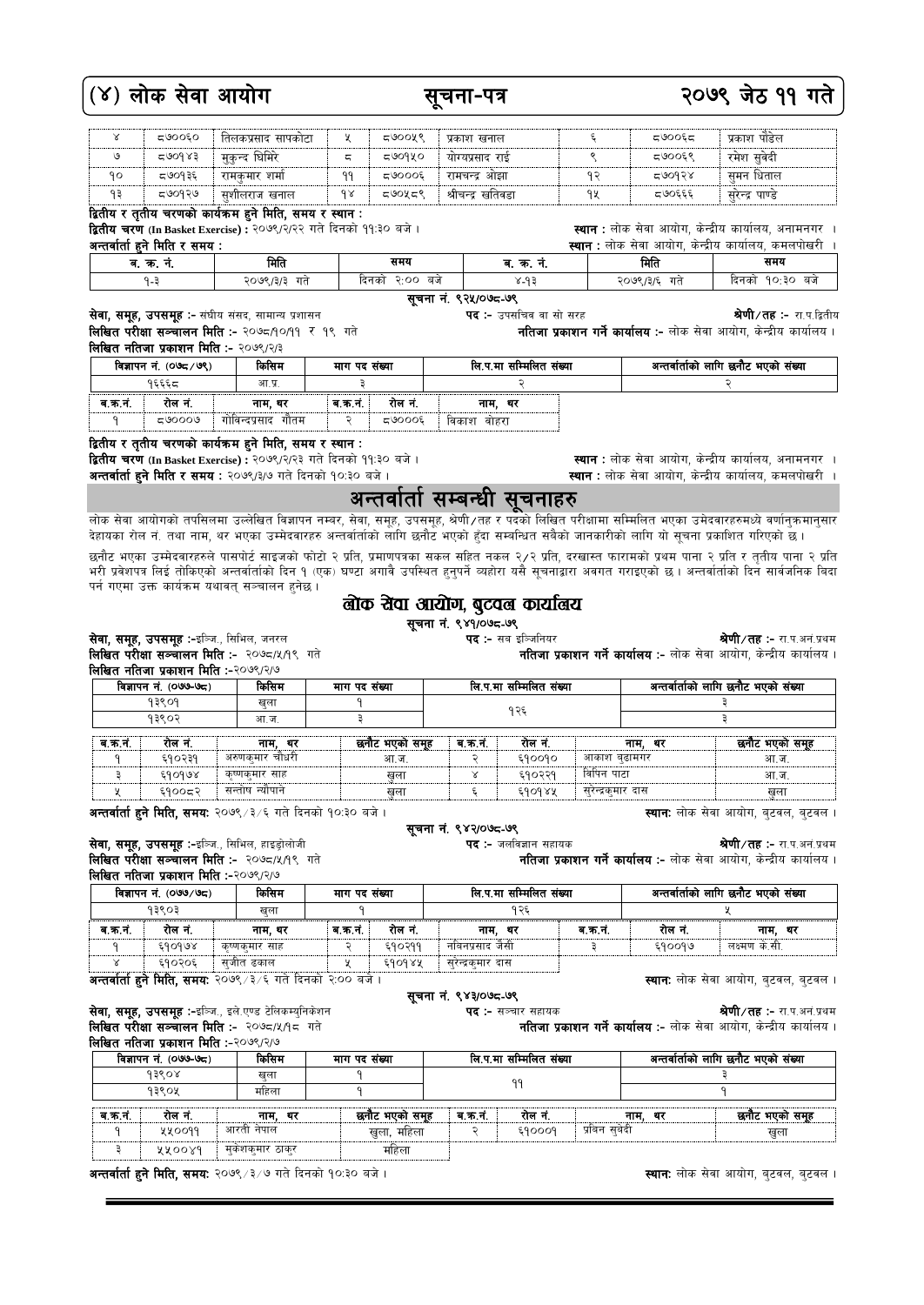## २०७९ जेठ ११ गते

सुचना-पत्र

#### सूचना नं. ९४४/०७८-७९ **सेवा, समूह, उपसमूह :-**इञ्जि., मेकानिकल, नि.उ.स पद :- सिनियर अपरेटर **श्रेणी ⁄ तह ∶-** रा.प.अनं.प्रथम लिखित परीक्षा सञ्चालन मिति :- २०७८/५/२२ गते **नतिजा प्रकाशन गर्ने कार्यालय:-** लोक सेवा आयोग, केन्द्रीय कार्यालय। लिखित नतिजा प्रकाशन मिति :-२०७९/२/७ किसिम विज्ञापन नं. (०७७/७९) लि.प.मा सम्मिलित संख्या अन्तर्वार्ताको लागि छनौट भएको संख्या माग पद संख्या 93808 खुला ब.क.नं. रोल नं. ब.क.नं. रोल नं नाम, थर ब.क.नं. रोल नं. नाम, थर नाम. थर ५५०००२ कपिलदेव न्यौपाने ४४०००३ गणेशकुमार बिष्ट ५५०००८ बालकृष्ण पाण्<mark>डे</mark>  $\overline{3}$ ٩  $\overline{\mathsf{x}}$ ५५०००९ बासदेव थारु  $\mathbf{y}$ ४४०००४ विक्रम तामाङ्ग  $\mathsf{c}$  $xx0009$ <u>शितल भसाल</u> प्रयोगात्मक परीक्षा र अन्तर्वार्ता हुने स्थान, मिति र समय: लोक सेवा आयोग, बुटवल कार्यालयले तोके बमोजिम हुनेछ । सूचना नं. ९४५/०७८-७९ सेवा, समूह, उपसमूह :-इञ्जि., मेटेरियोलोजी पद :- मौसम विज्ञान सहायक **श्रेणी ⁄ तद्र :-** रा प अनं पथम लिखित परीक्षा सञ्चालन मिति :- २०७८/५/२८ गते **नतिजा प्रकाशन गर्ने कार्यालय:-** लोक सेवा आयोग, केन्द्रीय कार्यालय। लिखित नतिजा प्रकाशन मिति :-२०७९/२/७ विज्ञापन नं. (०७७-७८) लि.प.मा सम्मिलित संख्या अन्तर्वार्ताको लागि छनौट भएको संख्या किरिगम मारा पट संख्या १३९०७ खला ٩ з  $98$ १३९०८ महिला छनौट भएको समूह रोल नं. ब.क.नं. रोल नं. नाम, थर ब.क.नं. नाम, थर छनौट भएको समूह <u>.</u><br>बिट्टुकुमारी मिश्र ५५००२९ चन्द्रप्रभा पाण्डे खुला, महिला ५५००१६ महिला ę  $\ddot{\mathfrak{z}}$  $4400d$ **AAOOOA**  $\overline{\mathbf{x}}$ महिला खुला, महिला रोजन लामिछाने  $\mathbf{\mathsf{y}}$ ५५००१२ खला **स्थान:** लोक सेवा आयोग, बुटवल, बुटवल । अन्तर्वार्ता हुने मिति, समय: २०७९ /३/७ गते दिनको २:०० बजे । सूचना नं. ९४६/७८-७९ ससेवा, समूह, उपसमूह :- इञ्जि., सर्भे **पद :** सर्वेक्षक **श्रेणी ⁄ तह ∶-**रा.प.अनं. प्रथम नतिजा प्रकाशन गर्ने कार्यालय :- लोक सेवा आयोग, केन्द्रीय कार्यालय । लिखित परीक्षा सञ्चालन मिति :- २०७८/५/२९ गते लिखित नतिजा प्रकाशन मिति :- २०७९/२/७ लि.प.मा सम्मिलित संख्या विज्ञापन नं. (०७७/७८) किसिम माग पद संख्या अन्तर्वार्ताको लागि छनौट भएको संख्या १३९०९ खला २३ 93890  $\overline{\Omega}$  $\mathbf{q}$ श्रणाड ब.क.नं. रोल नं. ब.क.नं. रोल नं. नाम, थर ब.क.नं. रोल नं नाम. थर नाम, थर ५५०००८ **YYOO3E**  $$9000$ केशर जि.सी गणेश हरिजन F श्रीकिरण महतारा ४४००३३ सरद बन्जाडे **अन्तर्वार्ता हुने मिति, समयः २०७९** /३ /८ गते दिनको १०:३० बजे । स्थान: लोक सेवा आयोग, बुटवल, बुटवल । सचना नं. ९४७/७८-७९ ससेवा, समूह, उपसमूह :- कृषि, बागवानी **पद :-** प्राविधिक सहायक **श्रेणी ⁄ तह ∶-**रा.प.अनं. प्रथम लिखित परीक्षा सञ्चालन मिति :- २०७८/५/२६ गते नतिजा प्रकाशन गर्ने कार्यालय :- लोक सेवा आयोग, केन्द्रीय कार्यालय। **लिखित नतिजा प्रकाशन मिति :- २०७९/२/८** विज्ञापन नं. (०७७/७८) लि.प.मा सम्मिलित संख्या अन्तर्वार्ताको लागि छनौट भएको संख्या किसिम माग पद संख्या 93899 महिला  $3<sup>d</sup>$ रोल नं. ब.क.नं. रोल नं. ब.क.नं. रोल नं. ब.क.नं. नाम, थर नाम, थर नाम, थर ५५००६३ ∣ अमृता टण्डन ५५००६२ पुष्पा थापा ५५००१७ रमिला डाँगी अन्तर्वार्ता हुने मिति, समय: २०७९/३/८ गते दिनको २:०० बजे । **स्थानः** लोक सेवा आयोग, बुटवल, बुटवल । सचना नं. ९४८/७८-७९ ससेवा, समूह, उपसमूह :- कृषि, मत्सय पद :- सर्वेक्षक श्रे**णी ⁄ तह :-** रा.प.अनं. प्रथम नतिजा प्रकाशन गर्ने कार्यालय :- लोक सेवा आयोग, केन्द्रीय कार्यालय। लिखित परीक्षा सञ्चालन मिति :- २०७८/६/२ गते लिखित नतिजा प्रकाशन मिति :- २०७९/२/८ विज्ञापन नं. (०७७/७८) लि.प.मा सम्मिलित संख्या अन्तर्वार्ताको लागि छनौट भएको संख्या किरिगम माग पद संख्या १३९१२ खुला 990 ब.क.नं. रोल नं. ब.क.नं. रोल नं. ब.क.नं. रोल नं. नाम, थर नाम, थर नाम, थर ६१००६३ ६१०१६५ तेजबिकम वली ३ ६१०१३६ दयाराम चौधरी अशोककुमार ठाकुर ६१०१७० मनमोहन कामी ६१०००८ 义 सुरेन्द ओली अन्तर्वार्ता हुने मिति, समयः २०७९ /३/९ गते दिनको १०:३० बजे । स्थान: लोक सेवा आयोग, बुटवल, बुटवल ।

ससेवा, समूह, उपसमूह :- कृषि, ला.पा.एण्ड डे.डे. लिखित परीक्षा सञ्चालन मिति :- २०७८/६/२ गते लिखित नतिजा प्रकाशन मिति :- २०७९/२/८

**नतिजा प्रकाशन गर्ने कार्यालय:-** लोक सेवा आयोग, केन्द्रीय कार्यालय।

लि.प.मा सम्मिलित संख्या अन्तर्वार्ताको लागि छनौट भएको संख्या विज्ञापन नं. (०७७/७८) किसिम माग पद संख्या १३९१३ ख्ला 990  $99$ q नाम, थर व.क.न. रोल नं. व.क.नं. रोल नं. ब.क.नं. रोल नं नाम, थर नाम, थर ६१०१६४ ६१०१६५ Ę ६१०१३६ तेजबिकम वली दयाराम चौधरी - q अनुरुदक्मार यादव

सूचना नं. ९४९/७८-७९

**पद :-** पशु सेवा प्राविधिक

**श्रेणी ⁄ तह ∶-**रा.प.अनं. प्रथम

लोक सेवा आयोग (५)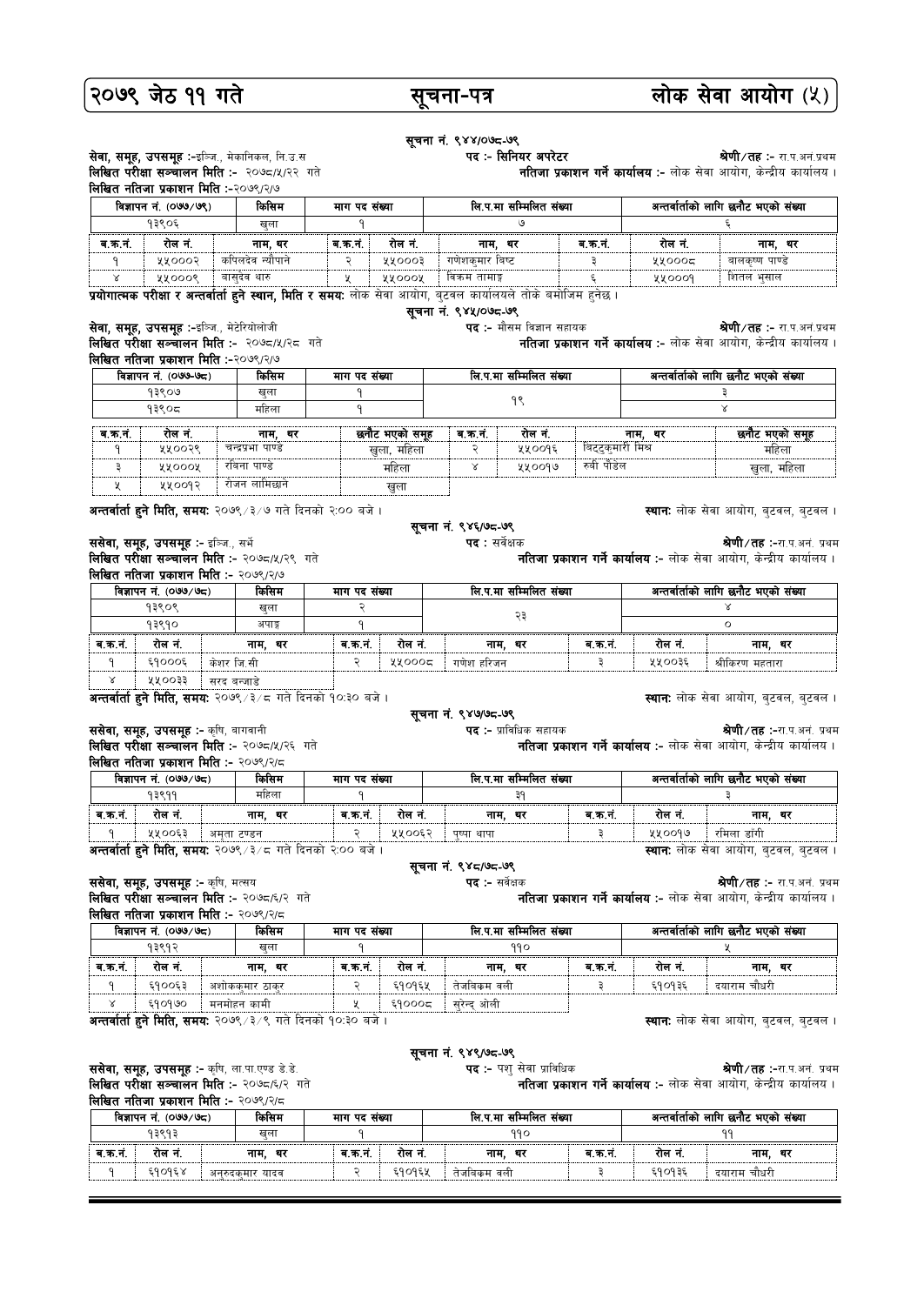|         | (६) लोक सेवा आयोग                                  |              |                                                                                     |               |                | सचना-पत्र           |                         |                     |                        | २०७९ जेठ ११ गते                                                                                         |
|---------|----------------------------------------------------|--------------|-------------------------------------------------------------------------------------|---------------|----------------|---------------------|-------------------------|---------------------|------------------------|---------------------------------------------------------------------------------------------------------|
| Χ       | ६१००६७                                             |              | दर्गबहादर दर्जी                                                                     | ₹             | ६१००८३         | नवलकिसोर क्श्वाहा   |                         | ६                   | ६१००७६                 | निरञ्जना चौधरी                                                                                          |
| ও       | 690960                                             |              | मनमोहन कामी                                                                         | ς             | ६१०१५३         | रामनरेश यादव        |                         | ९                   | ३१००८६                 | रुपेशकमार यादव                                                                                          |
| ۹٥      | ६१००९५                                             | सुनिल थारु   |                                                                                     | ۹۹            | \$90005        | सरेन्द्रं ओली       |                         |                     |                        |                                                                                                         |
|         |                                                    |              | <b>अन्तर्वार्ता हुने मिति, समय र स्थान:</b> लोक सेवा आयोग, बुटवल कार्यालय , बुटवल । |               |                |                     |                         |                     |                        |                                                                                                         |
| व.क.न.  |                                                    |              | अन्तर्वार्ता कार्यक्रम                                                              |               |                | ब.क.न.              |                         |                     | अन्तर्वार्ता कार्यक्रम |                                                                                                         |
|         |                                                    | मिति         |                                                                                     |               | समय            |                     | मिति                    |                     |                        | समय                                                                                                     |
| $9 - 5$ |                                                    | २०७९ / ३ / ९ |                                                                                     |               | दिनको २:०० बजे | 99-9                |                         | २०७९ / ३/१०         |                        | दिनको १०:३० बजे                                                                                         |
|         |                                                    |              |                                                                                     |               |                | सूचना नं. ९५०/७८-७९ |                         |                     |                        |                                                                                                         |
|         | <b>सेवा, समूह, उपसमूह :-</b> कृषि, खा.पा.तथा गु.नि |              |                                                                                     |               |                |                     | पद :- प्राविधिक सहायक   |                     |                        | <b>श्रेणी ⁄ तह ∶-</b> रा.प.अनं. प्रथम                                                                   |
|         |                                                    |              | <b>लिखित परीक्षा सञ्चालन मिति :-</b> २०७८/५/३१  गते                                 |               |                |                     |                         |                     |                        | नतिजा प्रकाशन गर्ने कार्यालय :- लोक सेवा आयोग, केन्द्रीय कार्यालय।                                      |
|         | <b>लिखित नतिजा प्रकाशन मिति :-</b> २०७९/२/८        |              |                                                                                     |               |                |                     |                         |                     |                        |                                                                                                         |
|         | विज्ञापन नं. (०७७/७८)                              |              | किसिम                                                                               | माग पद संख्या |                |                     | लि.प.मा सम्मिलित संख्या |                     |                        | अन्तर्वार्ताको लागि छनौट भएको संख्या                                                                    |
|         | १३९१४                                              |              | खुला                                                                                |               |                |                     | ۹₹                      |                     |                        | Ę                                                                                                       |
|         | १३९१५                                              |              | मधेसी                                                                               |               |                |                     |                         |                     |                        | $\times$                                                                                                |
| ब.क.नं. | रोल नं.                                            |              | नाम, थर                                                                             |               | छनौट भएको समूह | ब.क.न.              | रोल नं.                 |                     | नाम, थर                | छनौट भएको समूह                                                                                          |
| ۹       | ५५००१८                                             |              | अनुराधा यादव                                                                        |               | खुला, मधेसी    | २                   | ४५०००२                  | आभाष राय            |                        | खुला, मधेसी                                                                                             |
| ३       | ५५००२१                                             |              | गौरव भगत                                                                            |               | मधेसी          | Χ                   | ४४०००४                  | विश्वासप्रसाद पौडेल |                        | खला                                                                                                     |
| ¥.      | ५५०००६                                             |              | रामआशिश मेहता                                                                       |               | मधेसी          |                     |                         |                     |                        |                                                                                                         |
|         |                                                    |              | <b>अन्तर्वार्ता हने मिति, समयः</b> २०७९ ⁄ ३⁄१० गते दिनको २:०० बजे ।                 |               |                |                     |                         |                     |                        | <b>स्थान:</b> लोक सेवा आयोग, बुटवल, बुटवल ।                                                             |
|         |                                                    |              |                                                                                     |               |                | सूचना नं. ९५१/७८-७९ |                         |                     |                        |                                                                                                         |
|         | <b>सेवा, समूह, उपसमूह :-</b> वन, ने.पा.एण्ड वा.ला. |              | <b>लिखित परीक्षा सञ्चालन मिति :-</b> २०७८/६/१  गते                                  |               |                | पद :- रेञ्जर        |                         |                     |                        | श्रेणी ∕तहः- रा.प.अनं प्रथम<br><b>नतिजा प्रकाशन गर्ने कार्यालय:-</b> लोक सेवा आयोग, केन्द्रीय कार्यालय। |
|         | <b>लिखित नतिजा प्रकाशन मिति :-</b> २०७९/२/८        |              |                                                                                     |               |                |                     |                         |                     |                        |                                                                                                         |
|         | विज्ञापन नं. (०७७/७८)                              |              | किसिम                                                                               | माग पद संख्या |                |                     | लि.प.मा सम्मिलित संख्या |                     |                        | अन्तर्वार्ताको लागि छनौट भएको संख्या                                                                    |
|         | १३९१६                                              |              | ख्ला                                                                                | ٩             |                |                     | १०२                     |                     |                        | ३                                                                                                       |
| ब.क.नं. | रोल नं.                                            |              | नाम, थर                                                                             | ब.क.नं.       | रोल नं.        |                     | नाम, थर                 | ब.क.नं.             | रोल नं.                | नाम, थर                                                                                                 |
|         |                                                    |              |                                                                                     |               |                |                     |                         |                     |                        |                                                                                                         |

<u>३ | १५००९० | ममता शर्मा</u> <mark>| १ |</mark> ५५००७१ | ज्योति ढकाल | २ | ५५००७६ | प्रदिप अर्याल |<br>**अन्तर्वार्ता हुने मिति, समयः** २०७९ ⁄३ ⁄१३ गते दिनको १०:३० बजे । सूचना नं. ९५२/७८-७९

पद :- नायव सब्बा

| <b>सेवा, समूह, उपसमूह :-</b> वन, हात्तिसार |  |
|--------------------------------------------|--|
| लिखित परीक्षा सञ्चालन मिति :- २०७८/६/३ ग   |  |

ਵਿ

ਵਿ

ਵਿ

R

 $\ddot{\phantom{a}}$ 

गते लिखित नतिजा प्रकाशन मिति :- २०७९/२/८

|        | विज्ञापन नं. (०७७/७८) | ൶<br>कासम    | माग पद सख्या |        | लि.प.मा सम्मिलित संख्या |        |               | अन्तर्वातोको लागि छनौट भएको संख्या |
|--------|-----------------------|--------------|--------------|--------|-------------------------|--------|---------------|------------------------------------|
|        | १३९१७                 | खला          |              |        |                         |        |               |                                    |
| ब.क.न. | रोल नं.               | धर<br>नाम.   | ब.क.न.       | रोल नं | धर<br>नाम.              | ब.क.न. | रोल न.        | थर<br>नाम.                         |
|        | ५५०००१                | पष्पराज कमाल |              | 80003  | चाधरा<br>लालबाब         |        | <b>AAOOOR</b> | सनिल तामाङ्ग                       |

<u>प्रयोगात्मकं परीक्षा र अन्तर्वार्ता हुने मिति, समय र स्थानः लोक सेवा आयोग, बुटवल कार्यालयले तोकेबमोजिम हुनेछ ।</u>

| बोकरोवा आयोग, सुर्खेत कार्यांबय |  |  |
|---------------------------------|--|--|
|                                 |  |  |

|  | सूचना न. ९३१/७८-७९       |
|--|--------------------------|
|  | <b>पद :-</b> सुपरिवेक्षक |

श्रेणी ∕तहः- रा.प.अनं प्रथम

लाम, सङ्कार स्वासन मिति :- २०७८/१/२८ गते<br>**लिखित परीक्षा सञ्चालन मिति :-** २०७८/१/२८ गते<br>रिपोर्टर परिचय सम्पन्द मिति : २०७९/२५'

सेवा, समूह, उपसमूह :- आर्थिक योजना तथा तथ्याङ्क, तथ्याङ्क

|                                | ालाखत नातजा प्रकाशन ामात :- २०७९/२/५                                                                                     |             |              |        |                         |        |                                      |                   |  |  |  |  |  |
|--------------------------------|--------------------------------------------------------------------------------------------------------------------------|-------------|--------------|--------|-------------------------|--------|--------------------------------------|-------------------|--|--|--|--|--|
| किसिम<br>विज्ञापन नं. (०७७/७८) |                                                                                                                          |             | माग पद सख्या |        | लि.प.मा सम्मिलित संख्या |        | अन्तर्वार्ताको लागि छनौट भएको संख्या |                   |  |  |  |  |  |
|                                | 98589                                                                                                                    | खला         |              |        | ५७                      |        |                                      |                   |  |  |  |  |  |
| ब.क.नं                         | रोल नं.                                                                                                                  | नाम. थर     | ब क.नं.      | रोल नं | नाम. थर                 | ब क.न. | रोल नं                               | नाम. थर           |  |  |  |  |  |
|                                | ६५००२३                                                                                                                   | महेश्वर बरड |              | EXOOR3 | रुपेशकमार भा            |        | ६५००६२                               | संदिप प्रसाद पन्त |  |  |  |  |  |
|                                | अन्तर्वार्ता हुने मिति, समय :- २०७९ /३/६ गते दिनको १०:३० बजे<br><b>स्थान:</b> लोक सेवा आयोग, सुर्खेत कार्यालय, सुर्खेत । |             |              |        |                         |        |                                      |                   |  |  |  |  |  |

**अन्तर्वार्ता हुने मिति, समय :-** २०७९ ⁄ ३ ⁄६ गते दिनको १०:३० बजे

सेवा, समूह, उपसमूह :- इञ्जि., सिभिल, जनरल जना, लपूर, जन्म स्टब्स्ट र स्टब्स्ट स्टब्स्ट्रिट्स् याते<br>**लिखित परीक्षा सञ्चालन मिति :-** २०७⊄/१/१९ गते<br><del>विधित्व बतिज</del>्ग प्रकाशन मिति :- २०७१/२/१

|        | विज्ञापन नं. (०७७/७८) | किसिम                  | माग पद संख्या  |          | लि.प.मा सम्मिलित संख्या |                  | अन्तर्वार्ताको लागि छनौट भएको संख्या |
|--------|-----------------------|------------------------|----------------|----------|-------------------------|------------------|--------------------------------------|
|        | 98582                 | खुला                   |                |          | 389                     |                  |                                      |
|        | 9858                  | आ.ज                    |                |          |                         |                  |                                      |
| ब.क.न. | रोल नं.               | नाम, थर                | छनौट भएको समूह | ब.क.न.   | रोल नं.                 | नाम, थर          | छनौट भएको समूह                       |
|        | ७३००७३                | ओमबहादुर डाँगी         | खला            |          | ७३०१३८                  | गौतमसिंह भण्डारी | खुला                                 |
|        | ७३०३६३                | ताराकान्त चौधरी        | आ.ज.           | $\times$ | ७३०१६४                  | दिपक चौधरी       | आ.ज.                                 |
|        | <b>A30 X ON</b>       | बिध्यानन्दप्रसाद यादव  | खला            |          | ७३०४८२                  | यज्ञ रोकाय       | खुला                                 |
| ও      | ७३०१५३                | राम राजी               | आ.ज.           | ς        | 930389                  | विजय दर्लामी मगर | आ.ज.                                 |
|        | ७३०४५१                | सुरेन्द्र बहादुर विष्ट | आ.ज.           | ۹٥       | ७३०५१५                  | हरि सिंह         | खुला                                 |

### सूचना नं. ९३२/७८-७९

### श्रेणी ⁄ तह :- रा.प.अनं प्रथम

**पद :-** सब इञ्जिनियर **नतिजा प्रकाशन गर्ने कार्यालय:-** लोक सेवा आयोग, केन्द्रीय कार्यालय।

**नर्तिजा प्रकाशन गर्ने कार्यालय :-** लोक सेवा आयोग, केन्द्रीय कार्यालय ।

नतिजा प्रकाशन गर्ने कार्यालय :- लोक सेवा आयोग, केन्द्रीय कार्यालय।

श्रेणी/तह :- रा.प.अनं प्रथम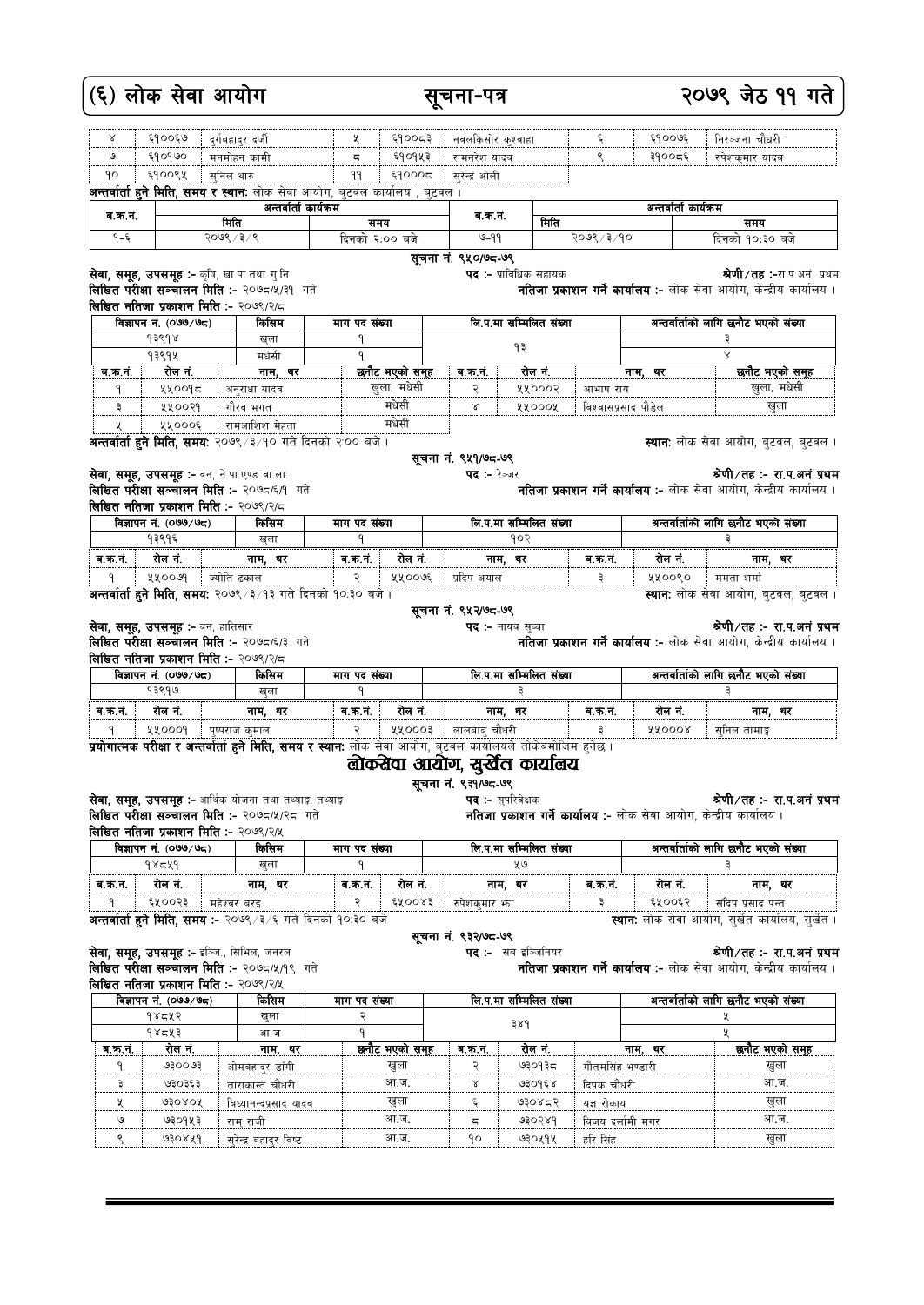| २०७९ जेठ ११ गते                  |                       |                                                                                                                                        |                       | सूचना-पत्र     |                                                                                      |                         |                                            | लोक सेवा आयोग (७)                    |                                                                                                                                                                          |  |
|----------------------------------|-----------------------|----------------------------------------------------------------------------------------------------------------------------------------|-----------------------|----------------|--------------------------------------------------------------------------------------|-------------------------|--------------------------------------------|--------------------------------------|--------------------------------------------------------------------------------------------------------------------------------------------------------------------------|--|
|                                  |                       | अन्तर्वार्ता हुने मिति, समय र स्थान: लोक सेवा आयोग, सुर्खेत कार्यालय, सुर्खेत ।                                                        |                       |                |                                                                                      |                         |                                            |                                      |                                                                                                                                                                          |  |
| अन्तर्वार्ता कार्यक्रम<br>व.क.नं |                       |                                                                                                                                        |                       |                | ब क नं                                                                               |                         |                                            | अन्तर्वार्ता कार्यक्रम               |                                                                                                                                                                          |  |
|                                  |                       | मिति<br>२०७९ / ३ / ६                                                                                                                   | समय                   |                | $5 - 90$                                                                             | मिति                    | २०७९ / ३ / ७                               |                                      | समय                                                                                                                                                                      |  |
| $9 - 4$                          |                       |                                                                                                                                        | दिनको २:०० बजे        |                |                                                                                      |                         |                                            | दिनको १०:३० बजे                      |                                                                                                                                                                          |  |
|                                  |                       | सेवा, समूह, उपसमूह :- इञ्जि., सिभिल, स्यानिटरी<br>लिखित परीक्षा सञ्चालन मिति :- २०७८/५/१९ गते<br>लिखित नतिजा प्रकाशन मिति :- २२०७९/२/५ |                       |                | सूचना नं. ९३३/७८-७९<br><b>पद :-</b> सब इञ्जिनियर                                     |                         |                                            |                                      | श्रेणी ∕तहः- रा.प.अनं प्रथम<br><b>नतिजा प्रकाशन गर्ने कार्यालय:-</b> लोक सेवा आयोग, केन्द्रीय कार्यालय।                                                                  |  |
| विज्ञापन नं. (०७७/७८)<br>किसिम   |                       |                                                                                                                                        | माग पद संख्या         |                | लि.प.मा सम्मिलित संख्या                                                              |                         | अन्तर्वार्ताको लागि छनौट भएको संख्या       |                                      |                                                                                                                                                                          |  |
|                                  | 98548                 | खला                                                                                                                                    | ٩                     |                | 38d                                                                                  |                         |                                            | १२                                   |                                                                                                                                                                          |  |
| ब.क.न.                           | रोल न.                | नाम, थर                                                                                                                                | ब.क.न.                | रोल नं.        | नाम. थर                                                                              |                         | ब.क.न.                                     | रोल न.                               | नाम, थर                                                                                                                                                                  |  |
| ۹                                | ७३०२६५                | अतुल आचार्य                                                                                                                            | २                     | १९००७३         | ओमबहादुर डाँगी                                                                       |                         | Ę                                          | ಅಕಿಂಂಕಳ                              | खगेन्द्र मल्ल                                                                                                                                                            |  |
| Χ                                | ७३०१३८                | गौतमसिंह भण्डारी                                                                                                                       | X                     | ७३०४६६         | दामोदर प्रसाद शर्मा                                                                  |                         | ६                                          | ७३०३३१                               | दिपराज जोशी                                                                                                                                                              |  |
| ও                                | ७३०३४८                | देवदत्त जोशी                                                                                                                           | ς                     | <b>ASOROK</b>  | बिध्यानन्दप्रसाद यादव                                                                |                         | ९                                          | ७३०४५५                               | बिशाल सिंह                                                                                                                                                               |  |
| ٩ο                               | ७३०१६९                | मन्ज् जोशी                                                                                                                             | ۹۹                    | ७३०४८२         | यज्ञ रोकाय                                                                           |                         | १२                                         | 930538                               | सनिल पन्त                                                                                                                                                                |  |
|                                  |                       | अन्तर्वार्ता हुने मिति, समय र स्थान: लोक सेवा आयोग, सुर्खेत कार्यालय, सुर्खेत ।                                                        |                       |                |                                                                                      |                         |                                            |                                      |                                                                                                                                                                          |  |
|                                  |                       | अन्तर्वार्ता कार्यक्रम                                                                                                                 |                       |                |                                                                                      |                         |                                            | अन्तर्वार्ता कार्यक्रम               |                                                                                                                                                                          |  |
| व.क.न.                           |                       | मिति                                                                                                                                   | समय                   |                | व.क.न.                                                                               | मिति                    |                                            | समय                                  |                                                                                                                                                                          |  |
| $9 - 5$                          |                       | २०७९ / ३ / ७                                                                                                                           | दिनको २:०० बजे        |                | $9-92$                                                                               |                         | २०७९ / ३ / $5$                             |                                      | दिनको १०:३० बजे                                                                                                                                                          |  |
|                                  |                       | सेवा, समूह, उपसमूह :- इञ्जि., सिभिल, इरिगेशन<br>लिखित परीक्षा सञ्चालन मिति :- २०७८/५/१९ गते<br>लिखित नतिजा प्रकाशन मिति :- २०७९/२/५    |                       |                | सूचना नं. ९३४/७८-७९<br><b>पद :-</b> सब इञ्जिनियर                                     |                         |                                            |                                      | श्रेणी ∕तहः- रा.प.अनं प्रथम<br><b>नतिजा प्रकाशन गर्ने कार्यालय:-</b> लोक सेवा आयोग, केन्द्रीय कार्यालय।                                                                  |  |
|                                  | विज्ञापन नं. (०७७/७८) | किसिम                                                                                                                                  | माग पद संख्या         |                |                                                                                      | लि.प.मा सम्मिलित संख्या |                                            | अन्तर्वार्ताको लागि छनौट भएको संख्या |                                                                                                                                                                          |  |
|                                  | 98544                 | खला                                                                                                                                    | ۹                     |                |                                                                                      | 389                     |                                            |                                      | ۹ς                                                                                                                                                                       |  |
| ब.क.नं.                          | रोल नं.               | नाम, थर                                                                                                                                | ब.क.नं.               | रोल नं.        | नाम, थर                                                                              |                         | ब.क.नं.                                    | रोल नं.                              | नाम, थर                                                                                                                                                                  |  |
| ۹                                | ७३०२६५                |                                                                                                                                        | २                     | ७३०१५५         | अशोक चन्द                                                                            |                         | ३                                          | ७३००७३                               |                                                                                                                                                                          |  |
|                                  |                       | अतुल आचार्य                                                                                                                            |                       |                |                                                                                      |                         |                                            |                                      | ओमबहाद्र डाँगी                                                                                                                                                           |  |
| Χ                                |                       | 930380<br>केशवराज शर्मा                                                                                                                |                       | ಅಕಿಂಂಕಿ<br>X   |                                                                                      | ६<br>खगेन्द्र मल्ल      |                                            | ७३०१३८                               | गौतमसिंह भण्डारी                                                                                                                                                         |  |
| ও                                | ७३०३१२                | तेजबहाद्र खड्का                                                                                                                        | ς                     | ७३०४६६         | दामोदर प्रसाद शर्मा                                                                  |                         | ९                                          | ७३०३३१                               | दिपराज जोशी                                                                                                                                                              |  |
| ٩o                               | ७३०३४८                | देवदत्त जोशी                                                                                                                           | ۹۹                    | ७३००३१         | प्रेम बहादर बोहरा                                                                    |                         | १२                                         | ७३०४०५                               | बिध्यानन्दप्रसाद यादव                                                                                                                                                    |  |
| ۹₹                               | ७३०४५५                | विशाल सिंह                                                                                                                             | dx                    | ७३०१६९         | मन्जु जोशी                                                                           |                         | ٩X                                         | ७३०४८२                               | यज्ञ रोकाय                                                                                                                                                               |  |
| ۹६                               | ७३०१५७                | रविन्द्र बहादर शाही                                                                                                                    | ۹७                    | 930538         | सनिल पन्त                                                                            |                         | ۹≂                                         | ७३०५१५                               | हरि सिंह                                                                                                                                                                 |  |
|                                  |                       | <b>अन्तर्वार्ता हुने मिति, समय र स्थान:</b> लोक सेवा आयोग, सुर्खेत कार्यालय, सुर्खेत ।                                                 |                       |                |                                                                                      |                         |                                            |                                      |                                                                                                                                                                          |  |
| ब.क.न.                           |                       | अन्तर्वार्ता कार्यक्रम                                                                                                                 |                       |                | ब.क.न.                                                                               |                         | मिति                                       |                                      | अन्तर्वार्ता कार्यक्रम                                                                                                                                                   |  |
| ۹−६                              |                       | मिति<br>२०७९ / ३ / ८                                                                                                                   | समय<br>दिनको २:०० बजे |                | ७-१२                                                                                 |                         |                                            |                                      | समय                                                                                                                                                                      |  |
|                                  |                       | २०७९ / ३ / ९                                                                                                                           | दिनको २:०० बजे        |                |                                                                                      |                         | २०७९ / ३ / ९                               |                                      | दिनको १०:३० बजे                                                                                                                                                          |  |
|                                  |                       | सेवा, समूह, उपसमूह :- इञ्जि., सिभिल, जनरल                                                                                              |                       |                | र्बोक्सेवा आयोग, बिपायल कार्यालय<br>सूचना नं. ९२७/७८-७९<br><b>पद :-</b> सब इञ्जिनियर |                         |                                            |                                      | श्रेणी/तह :- रा.प.अनं प्रथम<br>नतिजा प्रकाशन गर्ने कार्यालय :- लोक सेवा आयोग, केन्द्रीय कार्यालय।                                                                        |  |
|                                  |                       | लिखित परीक्षा सञ्चालन मिति :- २०७८/५/१९ गते                                                                                            |                       |                |                                                                                      |                         |                                            |                                      |                                                                                                                                                                          |  |
|                                  |                       | लिखित नतिजा प्रकाशन मिति :- २०७९/२/५                                                                                                   |                       |                |                                                                                      |                         |                                            |                                      |                                                                                                                                                                          |  |
|                                  | विज्ञापन नं. (०७७/७८) | किसिम                                                                                                                                  |                       |                |                                                                                      |                         |                                            |                                      |                                                                                                                                                                          |  |
|                                  | 94509<br>१५८०२        | खला<br>आ.ज                                                                                                                             | ۹<br>۹                |                |                                                                                      |                         |                                            |                                      | Ę<br>३                                                                                                                                                                   |  |
|                                  |                       |                                                                                                                                        |                       |                |                                                                                      |                         |                                            |                                      |                                                                                                                                                                          |  |
|                                  | रोल नं.               | नाम, थर                                                                                                                                |                       | छनौट भएको समूह | ब.क.न.                                                                               | रोल नं.                 |                                            | नाम, थर                              | छनौट भएको समूह                                                                                                                                                           |  |
| ٩                                | १९००९४                | ओमशंकर चौधरी                                                                                                                           |                       | आ.ज.           | २                                                                                    | ७७००१२                  | भुवनबहादुर चौधरी                           |                                      | आ.ज.                                                                                                                                                                     |  |
| ३                                | ಅಂಂಅಧ                 | मनिराज पाण्डेय                                                                                                                         |                       | खुला           | γ                                                                                    | ७७०१३६                  | राकेशसिं भाट                               |                                      | खुला                                                                                                                                                                     |  |
| $93 - 95$                        |                       |                                                                                                                                        | माग पद संख्या         |                | लि.प.मा सम्मिलित संख्या<br>९७                                                        |                         |                                            | अन्तर्वार्ताको लागि छनौट भएको संख्या |                                                                                                                                                                          |  |
| ब.क.न.                           |                       |                                                                                                                                        |                       |                |                                                                                      |                         |                                            |                                      |                                                                                                                                                                          |  |
|                                  |                       |                                                                                                                                        |                       |                |                                                                                      |                         |                                            |                                      |                                                                                                                                                                          |  |
|                                  |                       |                                                                                                                                        |                       |                |                                                                                      |                         |                                            |                                      |                                                                                                                                                                          |  |
| X                                | द३००५५                | शिरीष चौधरी                                                                                                                            |                       | आ.ज.           | ६                                                                                    | 2800                    | हेमराज बोगटी                               |                                      | खुला                                                                                                                                                                     |  |
|                                  |                       | अन्तर्वार्ता हुने मिति, समय: २०७९ /३/६ गते दिनको १०:३० बजे ।<br><b>सेवा, समूह, उपसमूह :-</b> इञ्जि., मेकानिकल, नि.उ.स                  |                       |                | सूचना नं. ९२८/७८-७९<br>पद:- सिनियर मेकानिक्स                                         |                         |                                            |                                      |                                                                                                                                                                          |  |
|                                  |                       | लिखित परीक्षा सञ्चालन मिति :- २०७८/५/२१ गते                                                                                            |                       |                |                                                                                      |                         |                                            |                                      |                                                                                                                                                                          |  |
|                                  |                       | लिखित नतिजा प्रकाशन मिति :- २०७९/२/४                                                                                                   |                       |                |                                                                                      |                         |                                            |                                      |                                                                                                                                                                          |  |
|                                  | विज्ञापन नं. (०७७/७८) | किसिम                                                                                                                                  | माग पद संख्या         |                | लि.प.मा सम्मिलित संख्या                                                              |                         |                                            |                                      | अन्तर्वार्ताको लागि छनौट भएको संख्या                                                                                                                                     |  |
|                                  | १५८०३                 | ख्ला                                                                                                                                   | ۹                     |                |                                                                                      | ۹७                      |                                            |                                      | स्थान: लोक सेवा आयोग, दिपायल कार्यालय, दिपायल ।<br><b>श्रेणी ⁄ तह :-</b> रा.प.अनं प्रथम<br><b>नतिजा प्रकाशन गर्ने कार्यालय:-</b> लोक सेवा आयोग, केन्द्रीय कार्यालय।<br>६ |  |
|                                  | 94508                 | आ.ज                                                                                                                                    | ٩                     |                |                                                                                      |                         |                                            |                                      | ९                                                                                                                                                                        |  |
| व.क.न.                           | रोल नं.               | नाम, थर                                                                                                                                |                       | छनौट भएको समूह | व.क.नं.                                                                              | रोल नं.                 |                                            | नाम, थर                              | छनौट भएको समूह                                                                                                                                                           |  |
| ۹                                | द३०००२                | आदित्य चौधरी                                                                                                                           |                       | आ.ज.           | २                                                                                    | ७७००१०                  | उमाकान्त चौधरी                             |                                      | खुला, आ.ज.                                                                                                                                                               |  |
| ३                                | द३०००९<br>७७००१९      | जितेन्द्र चौधरी<br>भुपेन तण्डुकार                                                                                                      |                       | आ.ज.<br>आ.ज.   | Χ                                                                                    | ७७०००९                  | प्रशान्त कुमार श्रेष्ठ<br>राजिवकुमार चौधरी |                                      | खुला, आ.ज.<br>आ.ज.                                                                                                                                                       |  |